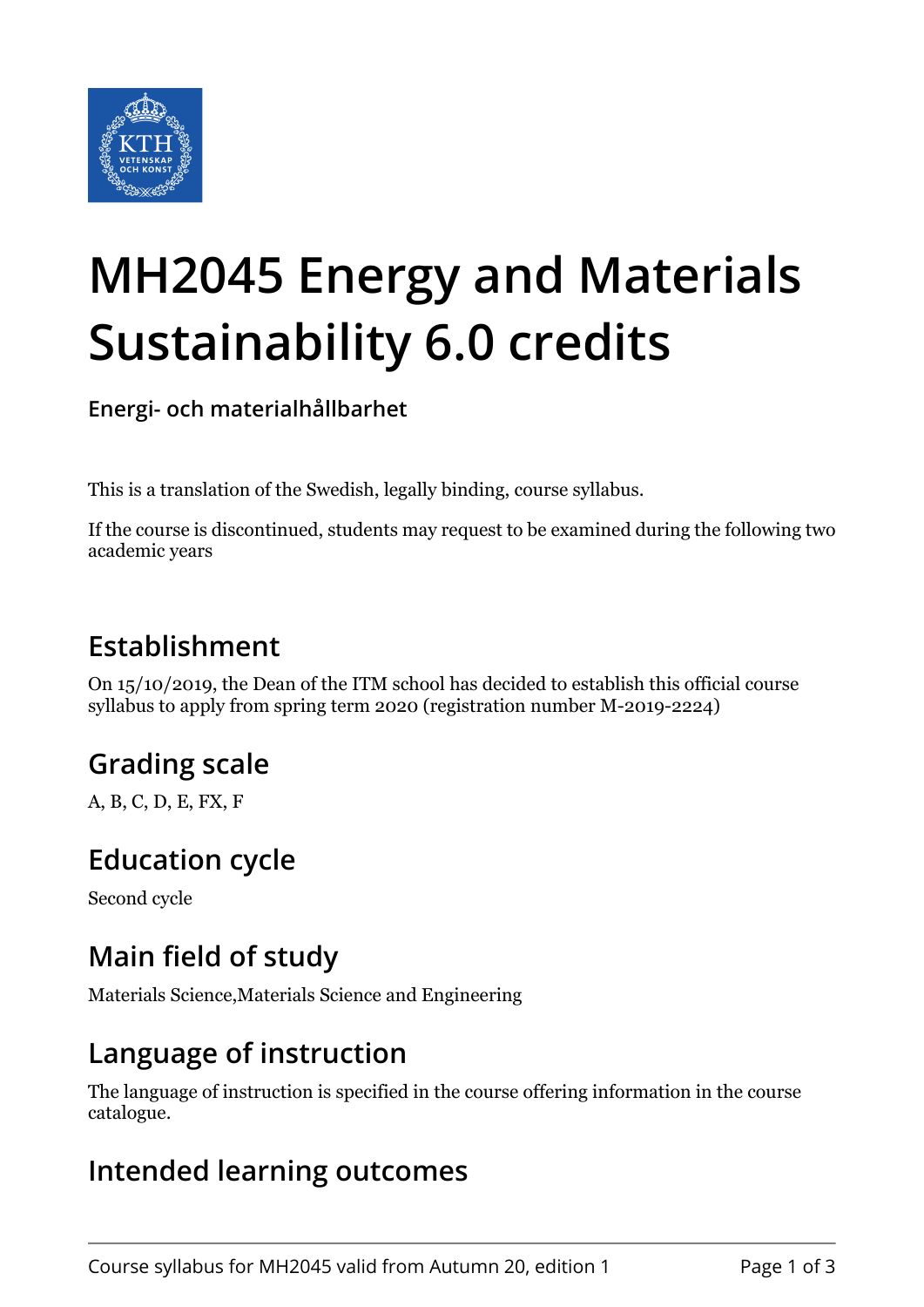After passing the course, the student should be able to:

- Evaluate and critically review an existing process path based on sustainability aspects and the specific sustainability targets
- Give example of and evaluate relevant environmental indicators in an existing process
- Distinguish and categorise causes and sources to problems with environmental effects and propose and evaluate appropriate control mechanisms for these
- Evaluate and critically review a life-cycle analysis of an existing process
- critically review and justify sustainability aspects in a given process path

#### **Course contents**

The course gives specialised knowledge and understanding of how industrial processes and products influence the environment as well as the legal aspects and strategies to minimise environmental impact.

The course focuses particularly on the possibilities and limitations of the process industry to both decrease its emission of waste to atmosphere and water, and its energy use, through life-cycle analysis of energy and material .

The course structure includes:

- Lectures
- Project Work
- Study visits/Fieldwork

# **Specific prerequisites**

Good knowledge of energy and environmental issues and about process industry, corresponding to the course MH1022 Fabrication Processes of Metals and Bio Fibres, or the equivalent.

# **Examination**

- LAB1 Laboration, 2.0 credits, grading scale: A, B, C, D, E, FX, F
- NÄR1 Presence, 2.0 credits, grading scale: P, F
- PRO1 Project Assignment, 2.0 credits, grading scale: A, B, C, D, E, FX, F

Based on recommendation from KTH's coordinator for disabilities, the examiner will decide how to adapt an examination for students with documented disability.

The examiner may apply another examination format when re-examining individual students.

# **Ethical approach**